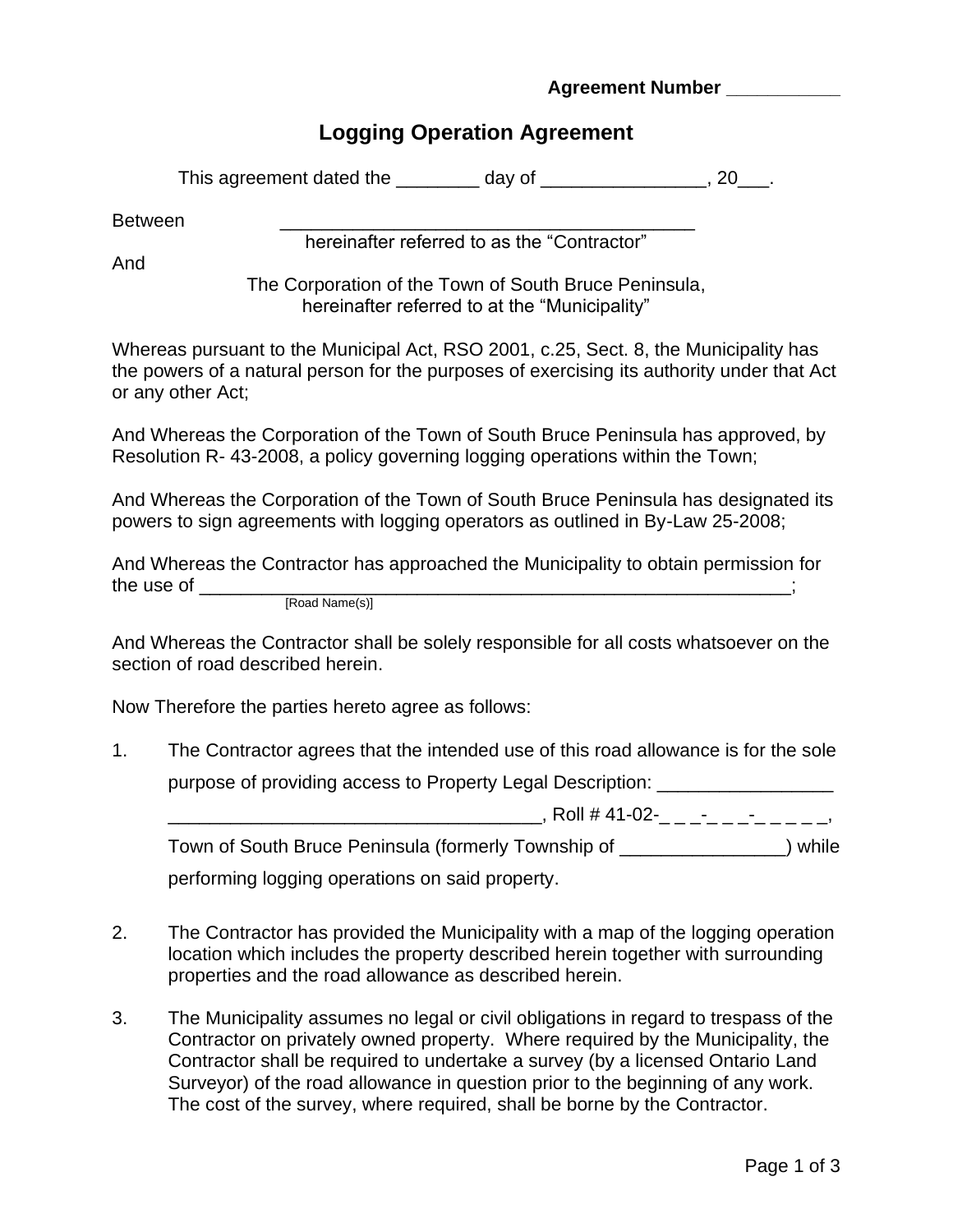- 4. The Contractor agrees that hours of use of the road allowance shall be limited to between 7:00 am to 7:00 pm, Monday to Saturday and shall be for a period commencing on the date of signature of this agreement by both parties and ending **Example 2.** Any extension of this agreement may be negotiated between the Municipality and the Contractor.
- 5. The Contractor agrees to comply with half load road restrictions, as well as any and all other road restrictions that may be imposed by the Town of South Bruce Peninsula at any time.
- 6. The Contractor agrees to deposit with the Municipality, a certified cheque in the amount of five thousand dollars (\$5,000.00) made payable to the Municipality. This certified deposit cheque shall be received by the Municipality prior to any works being started and shall remain with the Municipality until such time as the Municipality is satisfied that the road allowance has been left in a condition which is satisfactory and in compliance with Municipal engineering standards.
- 7. The Contractor agrees to leave \_\_\_\_\_\_\_ [Road Name(s)] in identical or better condition than that prior to the use of the road allowance. All mud, dirt and/or other debris is to be cleared from the road allowance on a daily basis. Non-compliance with this item shall constitute a breach of contract and a possible forfeit of the certified deposit cheque, at the discretion of the Municipality.
- 8. The Contractor shall be solely responsible for acquiring all necessary permits, comments and/or permissions from government and non-government agencies and organizations to carry out the operation as described herein. Approval documentation must be supplied to the Municipality prior to commencement of logging operation.
- 9. In the event that the Contractor is not the legal registered owner (as recorded on the Municipal Tax Roll) of the property described herein, the Contractor shall provide the Municipality with written confirmation, signed by the registered owner, acknowledging that a logging operation will be commenced on his or her property prior to commencement of logging operation. It is understood that the registered owner of the property described herein accepts all liability as described herein, in the event of a forfeit or failure by the Contractor.
- 10. The Contractor and Municipality do hereby agree that if at any time the Municipality believes that work or activities on the road allowance constitutes a liability to either the public and/or the Municipality, work shall be stopped immediately and not recommenced until the Municipality expressly gives verbal or written permission.
- 11. The Contractor covenants and agrees not to call into question, directly or indirectly, or oppose any proceeding whatsoever in law or in equity or before any administrative tribunal, governmental authority, board or court, the right of the Municipality to enter into this agreement and to enforce or rely on or perform